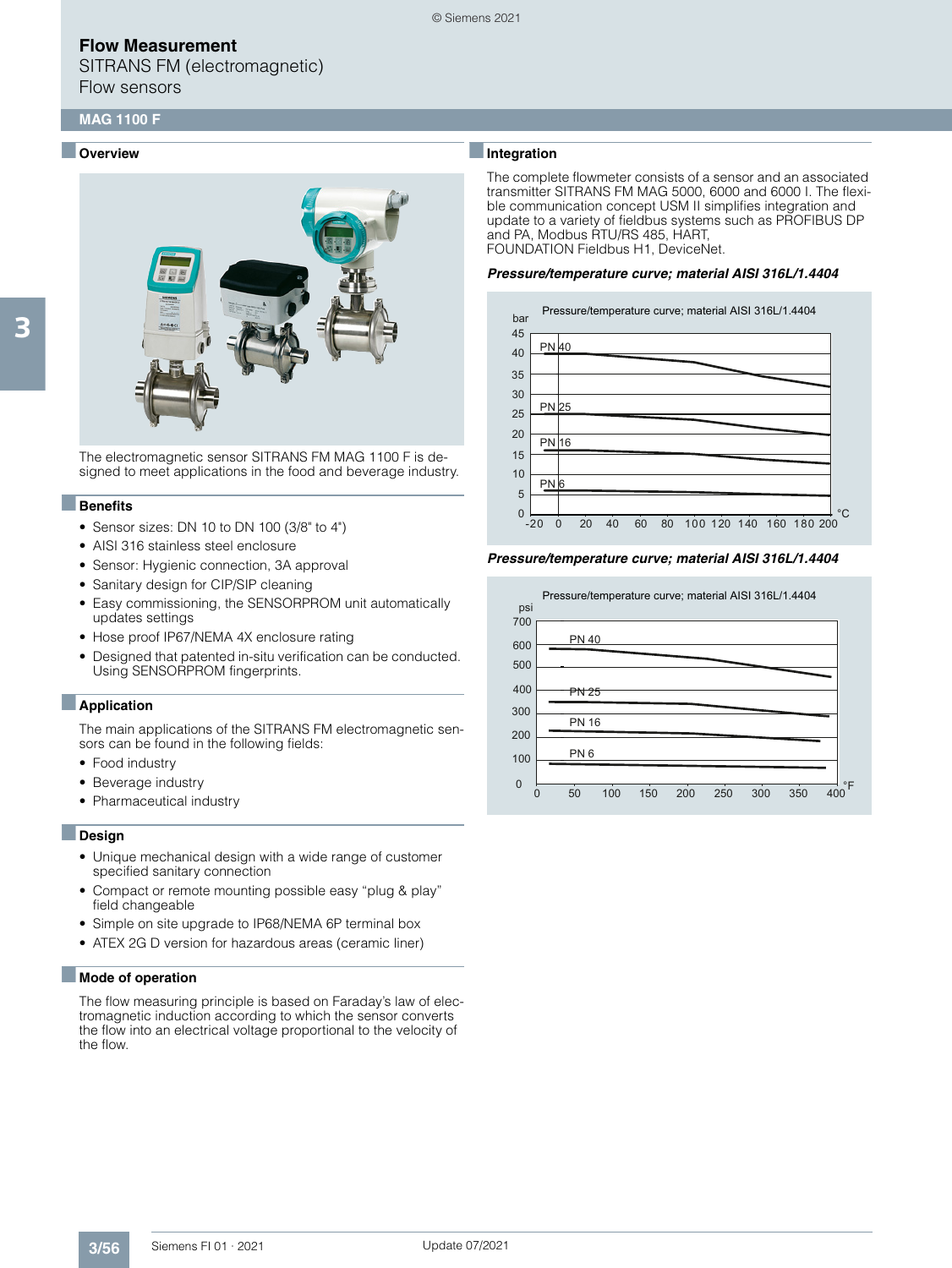SITRANS FM (electromagnetic)

Flow sensors

**MAG 1100 F**

# ■**Technical specifications**

| <b>Measuring principle</b>                  | Electromagnetic induction<br>De                                                                                                                                 |                    |  |  |  |  |
|---------------------------------------------|-----------------------------------------------------------------------------------------------------------------------------------------------------------------|--------------------|--|--|--|--|
| Excitation frequency (Mains supply:         | DN 10  65 ( $\frac{1}{4}$ "  2 $\frac{1}{2}$ "):                                                                                                                | W٤                 |  |  |  |  |
| 50 Hz/60 Hz)                                | 12.5 Hz/15 Hz<br>DN 80  100 (3", 4"): 6.25 Hz/7.5 Hz                                                                                                            | Ma                 |  |  |  |  |
| <b>Process connection</b>                   |                                                                                                                                                                 | En                 |  |  |  |  |
| Nominal size                                | DN 10  DN 100 (3/8"  4")                                                                                                                                        | • 1                |  |  |  |  |
| Process connection                          | Hygienic adapters available for:                                                                                                                                | Te                 |  |  |  |  |
|                                             | • Direct welding onto pipe                                                                                                                                      | • :<br>$\bullet$ ( |  |  |  |  |
|                                             | • Clamp fitting                                                                                                                                                 | • [                |  |  |  |  |
|                                             | • Threaded fitting                                                                                                                                              | Lit                |  |  |  |  |
| <b>Rated operating conditions</b>           |                                                                                                                                                                 | M/                 |  |  |  |  |
| Ambient conditions                          |                                                                                                                                                                 | M                  |  |  |  |  |
| Ambient temperature                         |                                                                                                                                                                 | Eŀ                 |  |  |  |  |
| • Sensor                                    | $-40+100$ °C ( $-40+212$ °F)                                                                                                                                    | M                  |  |  |  |  |
| • Ex sensor                                 | $-20$ +60 °C (-4  +140 °F)                                                                                                                                      |                    |  |  |  |  |
| • Compact with transmitter<br>MAG 5000/6000 | $-20+60$ °C (-4  +140 °F)                                                                                                                                       | M                  |  |  |  |  |
| • Compact with transmitter<br>MAG 6000 I    | $-20+60$ °C (-4  +140 °F)                                                                                                                                       |                    |  |  |  |  |
| • Compact with transmitter<br>MAG 6000 I Ex | $-10+60$ °C (14  140 °F)                                                                                                                                        | Cε                 |  |  |  |  |
| Temperature of medium                       |                                                                                                                                                                 |                    |  |  |  |  |
| MAG 1100 F (Ceramic)                        | $-20$ +150 °C (-4  +302 °F)<br>Suitable for steam sterilization                                                                                                 |                    |  |  |  |  |
| MAG 1100 F (PFA)                            | $-30+130$ °C ( $-22+266$ °F)<br>Suitable for steam steralization at<br>150 °C (302 °F)                                                                          |                    |  |  |  |  |
| Temperature shock                           |                                                                                                                                                                 |                    |  |  |  |  |
| MAG 1100 F                                  |                                                                                                                                                                 |                    |  |  |  |  |
| rest                                        | • Duration $\leq$ 1 min, followed by 10 min • DN 10, 15, 25: Max. $\Delta T \leq 80$ °C/min<br>$(3/8^{\circ}, 1^{\circ})$ ; 1": Max. $\Delta T \le 144$ °F/min) | Cе<br>Cε           |  |  |  |  |
|                                             | • DN 40, 50, 65: Max. $\Delta T \le 70$ °C/min<br>$(1\frac{1}{2}$ ", 2", 2½": Max. $\Delta T \le 126$ °F/min)                                                   | • [<br>Hε          |  |  |  |  |
|                                             | • DN 80, 100: Max. ∆T ≤ 60 °C/min<br>$(3^{\circ}, 4^{\circ}$ : Max. $\Delta T \le 108$ °F/min)                                                                  | • 1                |  |  |  |  |
| MAG 1100 F (PFA)                            | Max. $\pm$ 100 °C (212 °F) momentarily                                                                                                                          |                    |  |  |  |  |
| Operating pressure                          |                                                                                                                                                                 |                    |  |  |  |  |
| MAG 1100 F (Ceramic)                        | DN 10  65: 40 bar (3/8"  21/2":<br>580 psi)<br>DN 80: 25 bar (3": 363 psi)<br>DN 100: 25 bar (4": 363 psi)                                                      |                    |  |  |  |  |
|                                             | Vacuum: 1 x 10 <sup>-6</sup> bar <sub>abs</sub> (1.5 x 10 <sup>-6</sup> psi <sub>abs</sub> )                                                                    | • 1                |  |  |  |  |
| MAG 1100 F (PFA)                            | 20 bar (290 psi)                                                                                                                                                |                    |  |  |  |  |
|                                             | Vacuum: 0.02 bar <sub>abs</sub> (0.3 psi <sub>abs</sub> )                                                                                                       | Нy                 |  |  |  |  |
|                                             | DN 80  DN 100: $CO_2$ pressure<br>max. 7 bar (101.5 psi)                                                                                                        | • 1                |  |  |  |  |
| Mechanical load (vibration)                 | 18  1 000 Hz random in x, y, z,<br>directions for 2 hours according to<br>EN 60068-2-36                                                                         | • ⊺                |  |  |  |  |
|                                             | Sensor: 3.17 g RMS                                                                                                                                              | Pr                 |  |  |  |  |
|                                             | Sensor with compact<br>MAG 5000/6000 mounted transmitter:<br>3.17 grms                                                                                          | Ot                 |  |  |  |  |
|                                             | Sensor with compact<br>MAG 6000 I/MAG 6000 I Ex mounted<br>transmitter: 1.14 grms                                                                               |                    |  |  |  |  |
|                                             | For compact installation with the<br>MAG 6000 I/MAG 6000 I Ex, transmit-<br>ter to be supported to avoid tension<br>on sensor part.                             |                    |  |  |  |  |
| Enclosure rating                            | IP67 to EN 60529 (NEMA 4X),<br>1 mH <sub>2</sub> O for 30 min                                                                                                   |                    |  |  |  |  |
| <b>EMC</b>                                  | 2014/30/EU                                                                                                                                                      |                    |  |  |  |  |

| Design                                                                                          |                                                                                                                                    |
|-------------------------------------------------------------------------------------------------|------------------------------------------------------------------------------------------------------------------------------------|
| Weight                                                                                          | See Dimensional drawings                                                                                                           |
| Material                                                                                        |                                                                                                                                    |
| Enclosure                                                                                       |                                                                                                                                    |
| • MAG 1100 F                                                                                    | Stainless steel AISI 316L/1.4404                                                                                                   |
| Terminal box (remote version only)<br>• Standard<br>• Option<br>• Ex ATEX (remote version only) | Fibre glass reinforced polyamide<br>Stainless steel AISI 316/1.4436<br>Stainless steel AISI 316/1.4436                             |
| Liner                                                                                           |                                                                                                                                    |
| MAG 1100 F (Ceramic)                                                                            | Aluminum oxide $\mathsf{Al}_2\mathsf{O}_3$ (ceramics)                                                                              |
| MAG 1100 F (PFA)                                                                                | Reinforced PFA (teflon) (not for Ex)                                                                                               |
| <b>Electrodes</b>                                                                               |                                                                                                                                    |
| MAG 1100 F (Ceramic)                                                                            | Platinum with gold/Titanium brazing<br>alloy                                                                                       |
| MAG 1100 F (PFA)                                                                                | ● DN 10 … 15 (3/8" … ½"):<br>Hastelloy C276/2.4819                                                                                 |
|                                                                                                 | • DN 25 … 100 (1" … 4"):<br>Hastelloy C22/2.4602                                                                                   |
| <b>Cable entries</b>                                                                            | • Remote installation 2 x M20 or<br>$2 \times 1/2$ " NPT                                                                           |
|                                                                                                 | • Compact installation                                                                                                             |
|                                                                                                 | - MAG 5000/MAG 6000: 4 x M20 or<br>$4 \times \frac{1}{2}$ " NPT                                                                    |
|                                                                                                 | - MAG 6000 l: 2 x M25 (for sup-<br>ply/output)                                                                                     |
|                                                                                                 | - MAG 60001 Ex: 2 x M25 (for sup-<br>ply/output)                                                                                   |
| <b>Certificates and approvals</b>                                                               |                                                                                                                                    |
| Calibration<br>• Default calibration                                                            | Zero-point, 2 x 25 %, 2 x 90 %                                                                                                     |
| Hazardous areas<br>• MAG 1100 F (Ceramic)                                                       |                                                                                                                                    |
| - Ex-sensor in compact or remote<br>version with MAG 6000 I Ex                                  | $\bullet$ ATEX, EAC Ex<br>- Zone 1 Ex d e ia IIB T6 Gb                                                                             |
|                                                                                                 | $\bullet$ ATEX<br>- Zone 21 Ex tD A21 IP67                                                                                         |
| - Standard sensor in compact or re- • FM                                                        |                                                                                                                                    |
| mote version with MAG MAG<br>5000/6000/6000   Ex<br>• MAG 1100 F (PFA)                          | - NI Class I Div. 2 Groups A, B, C, D                                                                                              |
| - Standard sensor in compact or re- • FM<br>mote version with MAG MAG<br>5000/6000/6000 I Ex    | - NI Class I Div. 2 Groups A, B, C, D                                                                                              |
| Hygienic<br>• MAG 1100 F (Ceramic)                                                              | • 3A (remote version with Polyamide                                                                                                |
| • MAG 1100 F (PFA)                                                                              | terminal box)<br>• 3A (remote version with Polyamide<br>terminal box)<br>• Hygienic EC 1935:2004 European<br>food contact material |
| Pressure equipment                                                                              | PED - 2014/68/EU                                                                                                                   |
|                                                                                                 | • EAC (Russia, Belarus, Kazakhstan)                                                                                                |

3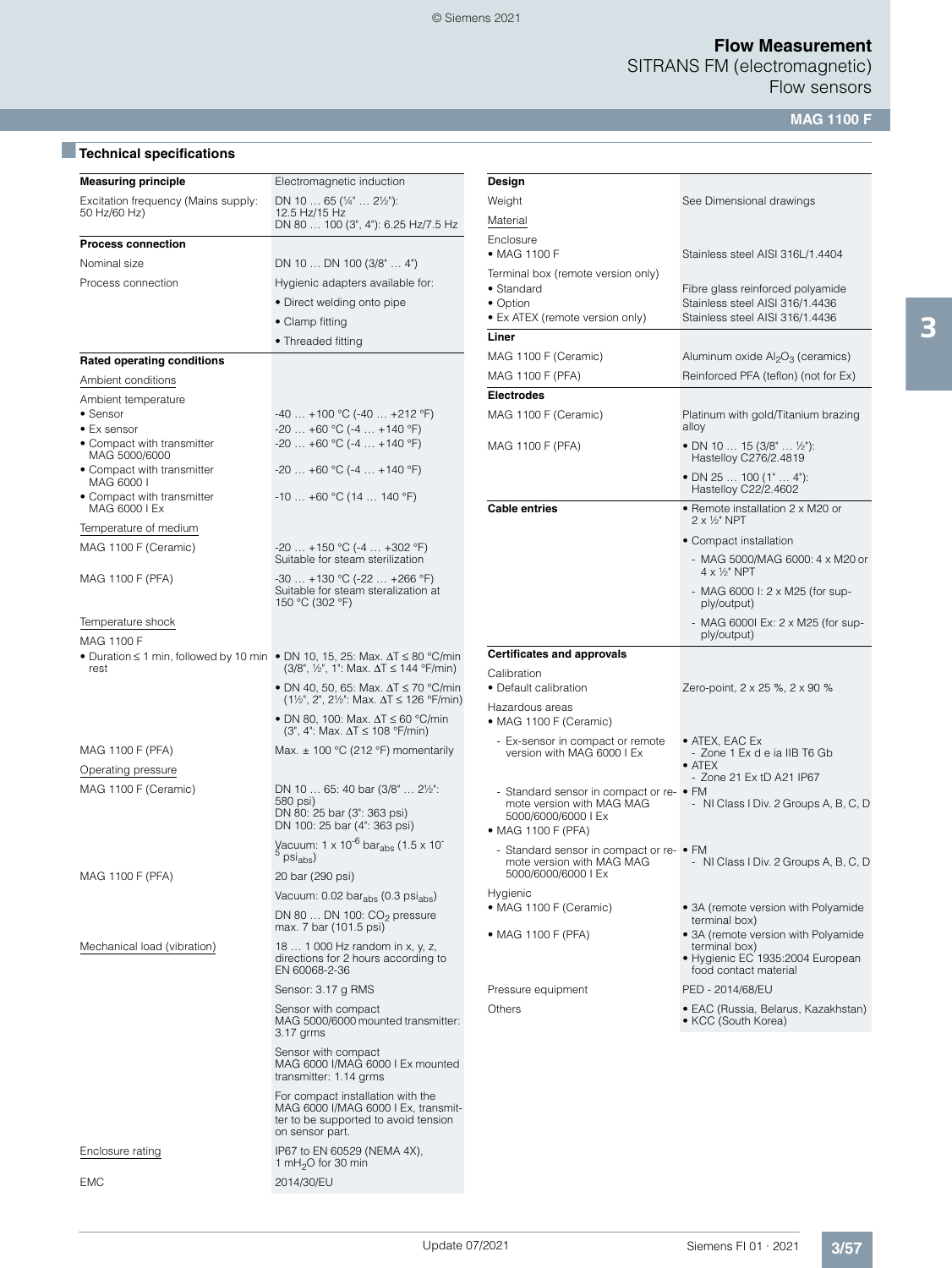SITRANS FM (electromagnetic) Flow sensors

### **MAG 1100 F**

| <b>Technical specifications (continued)</b>                                                            |                                                                                                   | <b>Select</b>                          |
|--------------------------------------------------------------------------------------------------------|---------------------------------------------------------------------------------------------------|----------------------------------------|
| <b>Accessories</b>                                                                                     |                                                                                                   | Sensor                                 |
| Weld-in adapter                                                                                        |                                                                                                   |                                        |
| Adapter for welding onto dairy pipe,<br>stainless steel 1.4404                                         | Tri-Weld ISO 2037, DIN 11850,<br>SMS 3008, BS 4825-1                                              | <b>フ Click</b><br>confi                |
| · DN 10, 15, 25, 40, 50 and 65<br>(3/8", 1/2", 1", 11/2", 2" and 21/2")                                | PN 40 (600 psi)                                                                                   | <b>Diamete</b>                         |
| • DN 8 and DN 100 (3" and 4")                                                                          | PN 25 (350 psi)                                                                                   | DN 10 (                                |
| <b>Clamp adapter</b>                                                                                   | Tri-Clamp, ISO 2852, DIN 32676,<br>SMS 3016, BS 4825-3                                            | DN 15 (1<br>DN 25 (                    |
| DN 10, 15, 25, 40 and 50<br>(3/8", 1/2", 1", 11/2" and 2")                                             | PN 16 (200 psi)                                                                                   | DN 40 (<br>DN 50 (2                    |
| DN 65, 80 and 100 (2 <sup>1/2"</sup> , 3" and 4")                                                      | PN 10 (150 psi)                                                                                   | DN 65 (2                               |
| <b>Thread adapter</b>                                                                                  |                                                                                                   | DN 80 (                                |
| DIN 11851                                                                                              |                                                                                                   | DN 100                                 |
| • DN 10, 15, 25, and 40<br>(3/8", ½", 1", and 1½")                                                     | PN 40 (600 psi)                                                                                   | <b>Process</b>                         |
| · DN 50, 65, 80 and 100<br>$(2", 2\frac{1}{2", 3"$ and $4")$                                           | PN 25 (350 psi)                                                                                   | None (n<br>Weld in                     |
| ISO 2853, BS 4825-4<br>• DN 10, 15, 25, 40, 50, 65 and 80<br>(3/8", 1/2", 1", 11/2", 2", 21/2" and 3") | PN 16 (200 psi)                                                                                   | <b>DIN 118</b><br><b>ISO 203</b>       |
| <b>SMS 1145</b><br>· DN 25, 40, 50, 65 and 80<br>(1", 1½", 2", 2½" and 3")                             | PN 6 (80 psi)                                                                                     | Tri-Weld<br>Clamp ty<br><b>DIN 326</b> |
| Design                                                                                                 |                                                                                                   | <b>ISO 285</b>                         |
| Material                                                                                               |                                                                                                   | Tri-Clam                               |
| Adapter                                                                                                | Stainless steel AISI 316/1.4436                                                                   | Threade                                |
| Gasket                                                                                                 |                                                                                                   | <b>DIN 118</b>                         |
| • MAG 1100 F (Ceramic)                                                                                 | FKM/FPM with stainless steel insert<br>(AISI 304/1.4301) (-20  +150 °C<br>$(-4  +302 \degree F))$ | SMS 114<br>Liner m                     |
|                                                                                                        | EPDM (-20  +150 °C                                                                                | <b>PFA</b>                             |
|                                                                                                        | $(-4  +302 °F))$                                                                                  | Ceramic                                |
| • MAG 1100 F (PFA)                                                                                     | EPDM (-20  +150 °C<br>$(-4  +302 \degree F))$                                                     | Gasket                                 |
|                                                                                                        | NBR (-20  +100 °C (-4  +212 °F))                                                                  | EPDM fl                                |
|                                                                                                        |                                                                                                   | FPM/FKI                                |

#### **Note:**

When combined sensor and adapter, the operating pressure is the lower rated of the pair.

| Selection and ordering data                                                              | Article No. |   |                |                |  |                |  |  |
|------------------------------------------------------------------------------------------|-------------|---|----------------|----------------|--|----------------|--|--|
| <b>Sensor SITRANS FM MAG 1100 F</b><br>↗                                                 | 7ME6140-    |   |                |                |  |                |  |  |
|                                                                                          |             |   |                | .              |  |                |  |  |
| ○ Click on the Article No. for the online<br>configuration in the PIA Life Cycle Portal. |             |   |                |                |  |                |  |  |
| <b>Diameter</b>                                                                          |             |   |                |                |  |                |  |  |
| DN 10 (3/8")                                                                             | 1 R         |   |                |                |  |                |  |  |
| DN 15 $(\frac{1}{2})$                                                                    | 1 V         |   |                |                |  |                |  |  |
| DN 25 (1")                                                                               | 2D          |   |                |                |  |                |  |  |
| DN 40 (1½")                                                                              | 2 R         |   |                |                |  |                |  |  |
| DN 50 (2")                                                                               | 2Y          |   |                |                |  |                |  |  |
| DN 65 (21/2")                                                                            | 3 F         |   |                |                |  |                |  |  |
| DN 80 (3")                                                                               | 3M          |   |                |                |  |                |  |  |
| DN 100 (4")                                                                              | 3 T         |   |                |                |  |                |  |  |
| <b>Process connections</b>                                                               |             |   |                |                |  |                |  |  |
| None (not suitable for 3A approval)                                                      |             | Α |                |                |  |                |  |  |
| Weld in                                                                                  |             |   |                |                |  |                |  |  |
| DIN 11850                                                                                |             | в |                |                |  |                |  |  |
| ISO 2037 (SMS 3008)                                                                      |             | C |                |                |  |                |  |  |
| Tri-Weld/BS 4825-1                                                                       |             | D |                |                |  |                |  |  |
| Clamp type                                                                               |             |   |                |                |  |                |  |  |
| DIN 32676                                                                                |             | G |                |                |  |                |  |  |
| ISO 2852 (SMS 3016)                                                                      |             | н |                |                |  |                |  |  |
| Tri-Clamp/BS 4825-3                                                                      |             | J |                |                |  |                |  |  |
| Threaded type                                                                            |             |   |                |                |  |                |  |  |
| <b>DIN 11851</b>                                                                         |             | М |                |                |  |                |  |  |
| SMS 1145 <sup>1)</sup>                                                                   |             | N |                |                |  |                |  |  |
| <b>Liner material</b>                                                                    |             |   |                |                |  |                |  |  |
| <b>PFA</b>                                                                               |             |   | 1              |                |  |                |  |  |
| Ceramic                                                                                  |             |   | $\overline{2}$ |                |  |                |  |  |
| Gasket material <sup>1)</sup>                                                            |             |   |                |                |  |                |  |  |
| EPDM flat gasket (3A)                                                                    |             |   |                | 0              |  |                |  |  |
| FPM/FKM (3A) (only with ceramic liner)                                                   |             |   |                | $\overline{2}$ |  |                |  |  |
| EPDM-P gasket (only for PFA) (3A)                                                        |             |   |                | 3              |  |                |  |  |
| <b>Electrode material</b>                                                                |             |   |                |                |  |                |  |  |
| Hastelloy C (only with PFA liner)                                                        |             |   |                |                |  | 1              |  |  |
| Platinum (only with ceramic liner)                                                       |             |   |                |                |  | $\overline{2}$ |  |  |
| <b>Transmitter</b>                                                                       |             |   |                |                |  |                |  |  |
| Standard sensor for remote transmitter (order trans-<br>mitter separately), 3A approved  |             |   |                |                |  | А              |  |  |
| Ex sensor for remote transmitter (order transmitter<br>separately) 3A approved           |             |   |                |                |  | в              |  |  |
| MAG 6000 I, Alu.18  90 V DC, 115  230 V AC                                               |             |   |                |                |  | c              |  |  |
| MAG 6000 I, Aluminum 18  30 V DC, Ex                                                     |             |   |                |                |  | D              |  |  |
| MAG 6000 I, Aluminum 115  230 V AC, Ex                                                   |             |   |                |                |  | Е              |  |  |
| MAG 6000, Polyamide, 11  30 V DC/11  24 V AC                                             |             |   |                |                |  | н              |  |  |
| MAG 6000, Polyamide, 115  230 V AC                                                       |             |   |                |                |  | J              |  |  |
| MAG 5000, Polyamide, 11  30 V DC/11  24 V AC                                             |             |   |                |                |  | κ              |  |  |
| MAG 5000, Polyamide, 115  230 V AC                                                       |             |   |                |                |  | L              |  |  |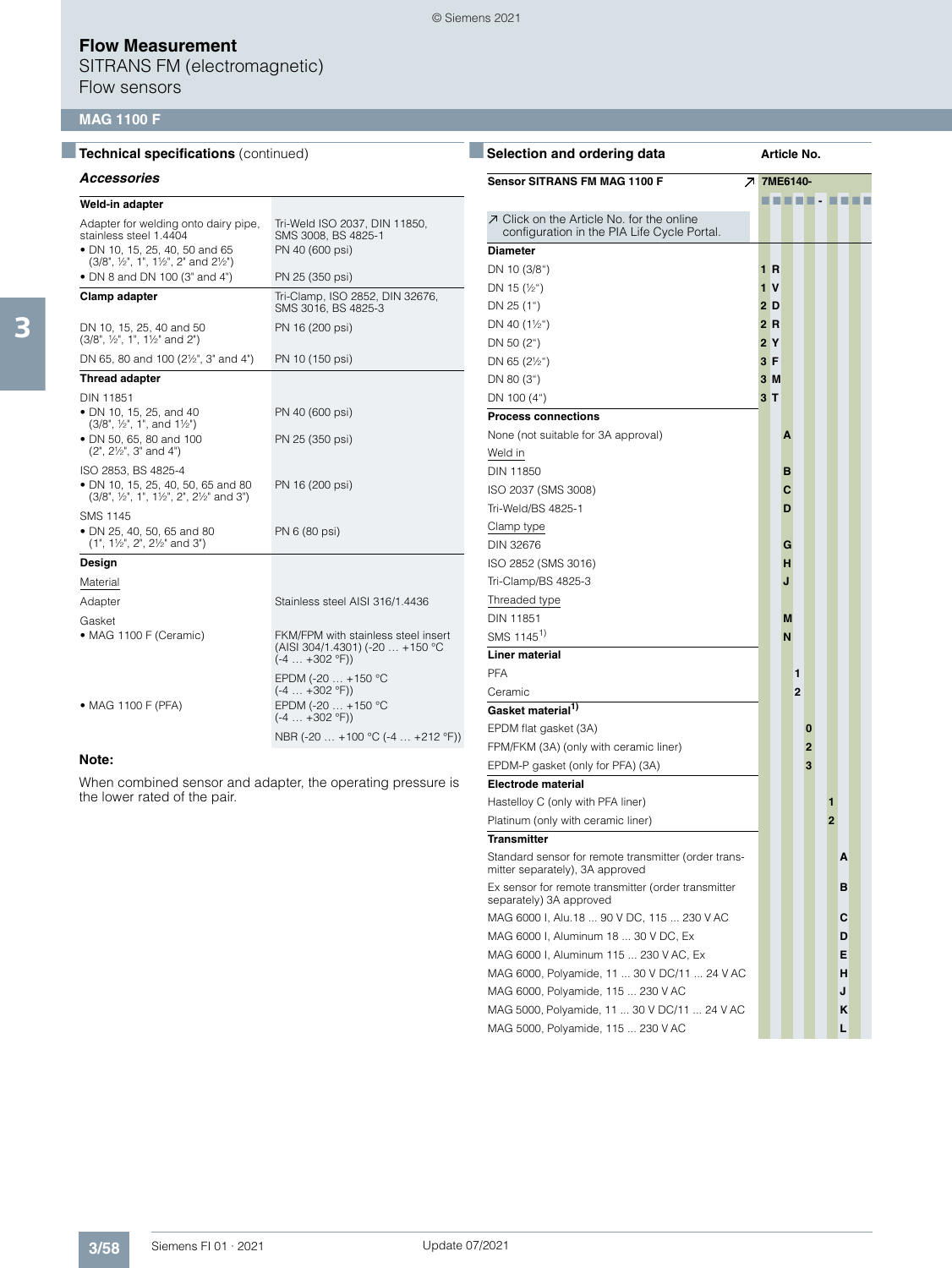SITRANS FM (electromagnetic) Flow sensors

**MAG 1100 F**

| Selection and ordering data                                                                     |                          | Article No. |  |   |                  |  |
|-------------------------------------------------------------------------------------------------|--------------------------|-------------|--|---|------------------|--|
| <b>Sensor SITRANS FM MAG 1100 F</b>                                                             | $\overline{\phantom{a}}$ | 7ME6140-    |  |   |                  |  |
| <b>7</b> Click on the Article No. for the online<br>configuration in the PIA Life Cycle Portal. |                          |             |  |   |                  |  |
| Communication                                                                                   |                          |             |  |   |                  |  |
| No communication, add-on possible                                                               |                          |             |  | A |                  |  |
| <b>HART</b>                                                                                     |                          |             |  | B |                  |  |
| PROFIBUS PA Profile 3<br>(only MAG 6000/MAG 6000 I)                                             |                          |             |  | F |                  |  |
| PROFIBUS DP Profile 3 (not for Ex)<br>(only MAG 6000/MAG 6000 I)                                |                          |             |  | G |                  |  |
| Modbus RTU/RS 485 (not for Ex)<br>(only MAG 6000/MAG 6000 I)                                    |                          |             |  | Е |                  |  |
| <b>FOUNDATION Fieldbus H1</b><br>(only MAG 6000/MAG 6000 I)                                     |                          |             |  | J |                  |  |
| Cable glands/terminal box                                                                       |                          |             |  |   |                  |  |
| Metric: Polyamide terminal box or MAG 6000 I<br>compact                                         |                          |             |  |   | 1                |  |
| 1/2" NPT: Polyamide terminal box or MAG 6000 I<br>compact                                       |                          |             |  |   | $\overline{2}$   |  |
| Metric: Stainless steel terminal box                                                            |                          |             |  |   | 3                |  |
| 1/ <sub>2</sub> " NPT: Stainless steel terminal box                                             |                          |             |  |   | $\boldsymbol{A}$ |  |
| <sup>1)</sup> SMS 1145 standard is not approved by 3A                                           |                          |             |  |   |                  |  |

| Sivis 1145 startuard is not approved by SA                                                                                                                                                                                             |                                                              |
|----------------------------------------------------------------------------------------------------------------------------------------------------------------------------------------------------------------------------------------|--------------------------------------------------------------|
| <b>Additional information</b>                                                                                                                                                                                                          | Order code                                                   |
| Please add "-Z" to Article No. and specify Order<br>code(s) and plain text.                                                                                                                                                            |                                                              |
| <b>Certificates</b><br>• Pressure test certificate according to EN 10204-3.1<br>• Material certificate according to EN 10204-3.1<br>• Factory certificate according to EN 10204-2.2<br>• Factory certificate according to EN 10204-2.1 | C <sub>01</sub><br>C12<br>C <sub>14</sub><br>C <sub>15</sub> |
| <b>Terminal blocks</b><br>· Factory mounted terminal blocks                                                                                                                                                                            | <b>N02</b>                                                   |
| Tag name plate, stainless steel (specify in plain text)                                                                                                                                                                                | <b>Y17</b>                                                   |
| Tag name plate, plastic (self adhesive)                                                                                                                                                                                                | <b>Y18</b>                                                   |
| Customer-specific transmitter setting                                                                                                                                                                                                  | <b>Y20</b>                                                   |
| <b>Factory mounted sensor cables</b>                                                                                                                                                                                                   |                                                              |
| • Sensor cables wired (specify Article No. for sensor<br>cables and order cables separately)                                                                                                                                           | <b>Y40</b>                                                   |
| · Sensor cables wired and IP68 sealing (specify<br>Article No. for sensor cables and order cables sep-<br>arately)                                                                                                                     | Y41                                                          |
| <b>Additional calibrations</b><br>· Matched-pair calibration<br>· Accredited matched-pair calibration acc. to<br>ISO/IEC 17025: 2005                                                                                                   | On request $^{1)}$<br>On request $^{1)}$                     |
| • Customer-specified calibration up to 10 points<br>• Customer-witnessed calibration<br>Any of above calibration                                                                                                                       | On request $^{1)}$<br>On request $^{1)}$                     |

1) Product Variation Request (PVR)

#### *Operating instructions for SITRANS FM MAG 1100 F*

| <b>Description</b> | Article No. |  |
|--------------------|-------------|--|
| $\bullet$ English  | A5E02435647 |  |

All literature is available to download for free, in a range of languages, at

<https://www.siemens.com/processinstrumentation/documentation>

#### *Accessories*

| <b>Description</b>                                             | Article No.  |  |
|----------------------------------------------------------------|--------------|--|
| Potting kit for IP68/NEMA 6P<br>sealing of sensor junction box | FDK:085U0220 |  |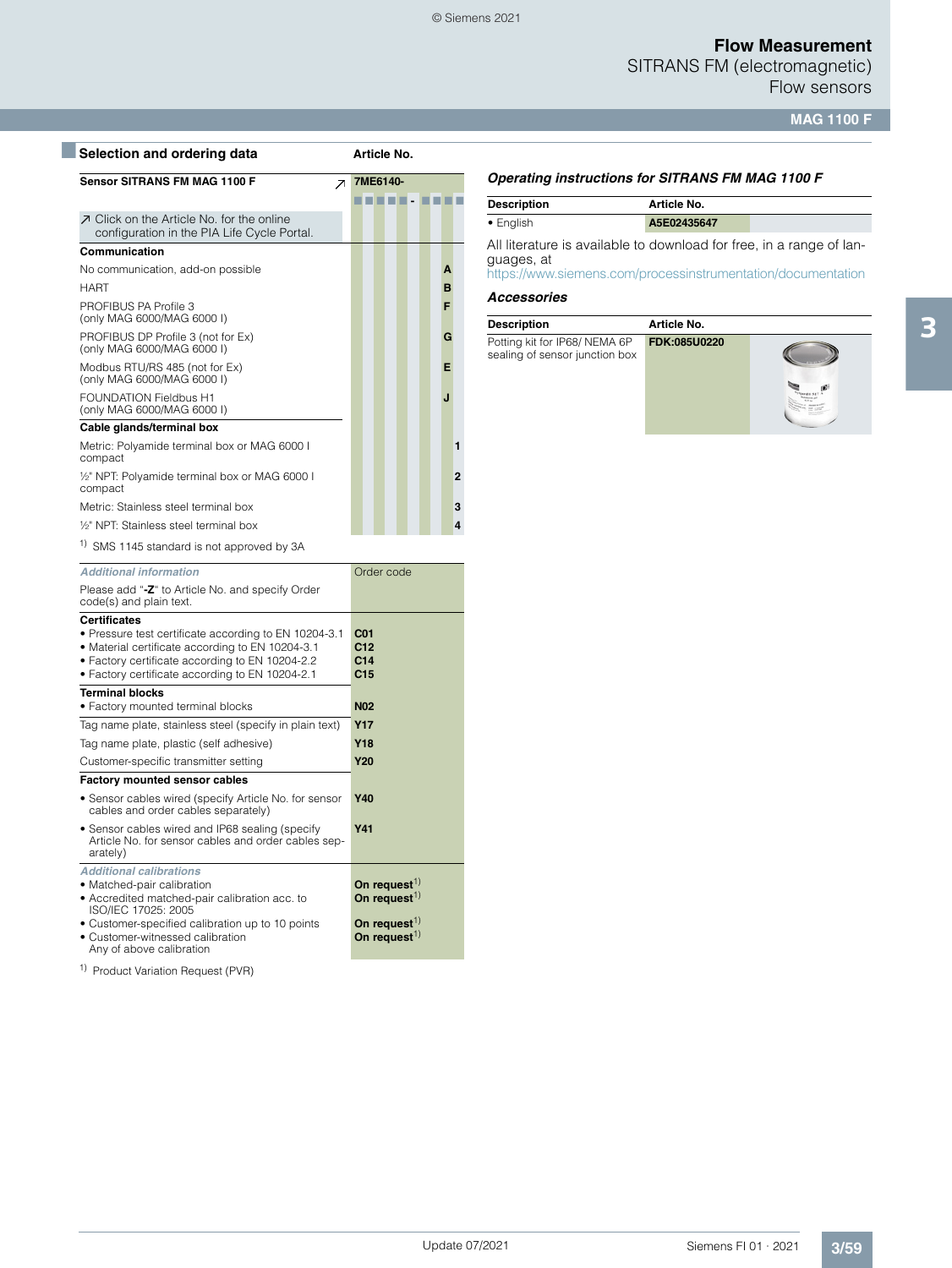SITRANS FM (electromagnetic) Flow sensors

### **MAG 1100 F**

#### ■**Selection and ordering data Article No. Article No.**

#### *Accessories for MAG 1100 F sensor*

**Weld-in connection fittings for use with P gaskets (Stainless steel)** Material: AISI 316L (1.4404) Only for liner PFA 2 pcs. fittings 2 pcs. clamps (to join flow sensor and fitting), P gaskets not included

# **DIN 11850**

Adapter Sensor  $DN (mm)$   $D_0 (mm)$   $D_T (mm)$  DN (mm)



© Siemens 2021

| A5E02054630 | 10 | 1.5 | 13 | 10 |
|-------------|----|-----|----|----|
| A5E02054633 | 15 | 1.5 | 19 | 15 |
| A5E02054634 | 15 | 1.5 | 23 | 20 |
| A5E02054635 | 25 | 1.5 | 29 | 25 |
| A5E02054637 | 25 | 1.5 | 35 | 32 |
| A5E02054638 | 40 | 1.5 | 41 | 40 |
| A5E02054640 | 50 | 1.5 | 53 | 50 |
| A5E02054643 | 65 | 2.0 | 70 | 65 |
| A5E02054644 | 80 | 2.0 | 85 | 80 |

100 104 2.0 100 **A5E02054646**

| <b>ISO 2037</b>      |            |            |           |             |
|----------------------|------------|------------|-----------|-------------|
| Adapter              |            |            | Sensor    |             |
| $DN$ (mm)            | $D_0$ (mm) | $D_T$ (mm) | $DN$ (mm) |             |
| 12.7                 | 12.7       | 1.0        | 10        | A5E03727946 |
| 17.2                 | 17.2       | 1.0        | 15        | A5E03728098 |
| 25                   | 25         | 1.6        | 25        | A5E02196073 |
| 33                   | 33.7       | 1.6        | 25        | A5E02196074 |
| 38                   | 38         | 1.6        | 40        | A5E02196075 |
| 40                   | 40         | 1.6        | 40        | A5E02196076 |
| 51                   | 51         | 1.6        | 50        | A5E02196077 |
| 63.5                 | 63.5       | 1.6        | 65        | A5E02196078 |
| 76.1                 | 76.1       | 1.6        | 80        | A5E02196080 |
| 101.6                | 101.6      | 2.0        | 100       | A5E02196082 |
| Tri-Weld (BS 4825-1) |            |            |           |             |
| Adapter              |            |            | Sensor    |             |
| $DN$ (mm)            | $D_0$ (mm) | $D_T$ (mm) | $DN$ (mm) |             |
| 12.7                 | 12.7       | 1.2        | 10        | A5E02199113 |
| 19.05                | 19.05      | 1.2        | 15        | A5E02199114 |
| 25.4                 | 25.4       | 1.6        | 25        | A5E02199115 |
| 38.1                 | 38.1       | 1.6        | 40        | A5E02199116 |

50.8 50.8 1.6 50 **A5E02199117** 63.5 63.5 1.6 65 **A5E02199118** 76.2 76.2 1.6 80 **A5E02199119** 101.6 101.6 2.0 100 **A5E02199120**

|                                                                 | Clamp-type connection fittings for use with<br>P gaskets (Stainless steel)       |            |           |             |
|-----------------------------------------------------------------|----------------------------------------------------------------------------------|------------|-----------|-------------|
| Only for liner PFA<br>2 pcs. fittings<br>P gaskets not included | Material: AISI 316L (1.4404)<br>2 pcs. clamps (to join flow sensor and fitting), |            |           |             |
| <b>DIN 32676</b>                                                |                                                                                  |            |           |             |
| Adapter                                                         |                                                                                  |            | Sensor    |             |
| DN (mm)                                                         | $D_0$ (mm)                                                                       | $D_i$ (mm) | $DN$ (mm) | ة ة         |
| 10                                                              | 34                                                                               | 10         | 10        | A5E02211143 |
| 15                                                              | 34                                                                               | 16         | 15        | A5E02211144 |
| 25                                                              | 50.5                                                                             | 22.6       | 25        | A5E02211146 |
| 40                                                              | 50.5                                                                             | 38         | 40        | A5E02211147 |
| 50                                                              | 64                                                                               | 50         | 50        | A5E02211148 |
| 65                                                              | 91                                                                               | 66         | 65        | A5E02211151 |
| 80                                                              | 106                                                                              | 81         | 80        | A5E02211152 |
| 100                                                             | 119                                                                              | 100        | 100       | A5E02211153 |
| <b>ISO 2852</b>                                                 |                                                                                  |            |           |             |
| Adapter                                                         |                                                                                  |            | Sensor    |             |
| $DN$ (mm)                                                       | $D_0$ (mm)                                                                       | $D_i$ (mm) | $DN$ (mm) |             |
| 25                                                              | 50.5                                                                             | 22.6       | 25        | A5E02213581 |
| 33.7                                                            | 50.5                                                                             | 31.3       | 25        | A5E02213582 |
| 38                                                              | 50.5                                                                             | 35.6       | 40        | A5E02213583 |
| 51                                                              | 64                                                                               | 48.6       | 50        | A5E02213584 |
| 63.5                                                            | 77.5                                                                             | 60.3       | 65        | A5E02213585 |
| 76.1                                                            | 91                                                                               | 72.9       | 80        | A5E02213586 |
| 101.6                                                           | 119                                                                              | 97.6       | 100       | A5E02213587 |
| Tri-Clamp (BS 4825-3)                                           |                                                                                  |            |           |             |
| Adapter                                                         |                                                                                  |            | Sensor    |             |
| DN (mm)                                                         | $D_{o}$ (mm)                                                                     | $D_i$ (mm) | $DN$ (mm) |             |
| 12.7                                                            | 25.4                                                                             | 9.5        | 10        | A5E02213596 |
| 19.05                                                           | 25.4                                                                             | 15.85      | 15        | A5E02213597 |
| 25.4                                                            | 50.5                                                                             | 22.2       | 25        | A5E02213598 |
| 38.1                                                            | 50.5                                                                             | 34.9       | 40        | A5E02213599 |
| 50.8                                                            | 64                                                                               | 47.6       | 50        | A5E02213600 |
| 63.5                                                            | 77.5                                                                             | 60.3       | 65        | A5E02213601 |
| 76.2                                                            | 91                                                                               | 73         | 80        | A5E02213602 |
| 101.6                                                           | 119                                                                              | 97.6       | 100       | A5E02213603 |

 $D_0$ : Outer diameter

D<sub>i</sub>: Inner diameter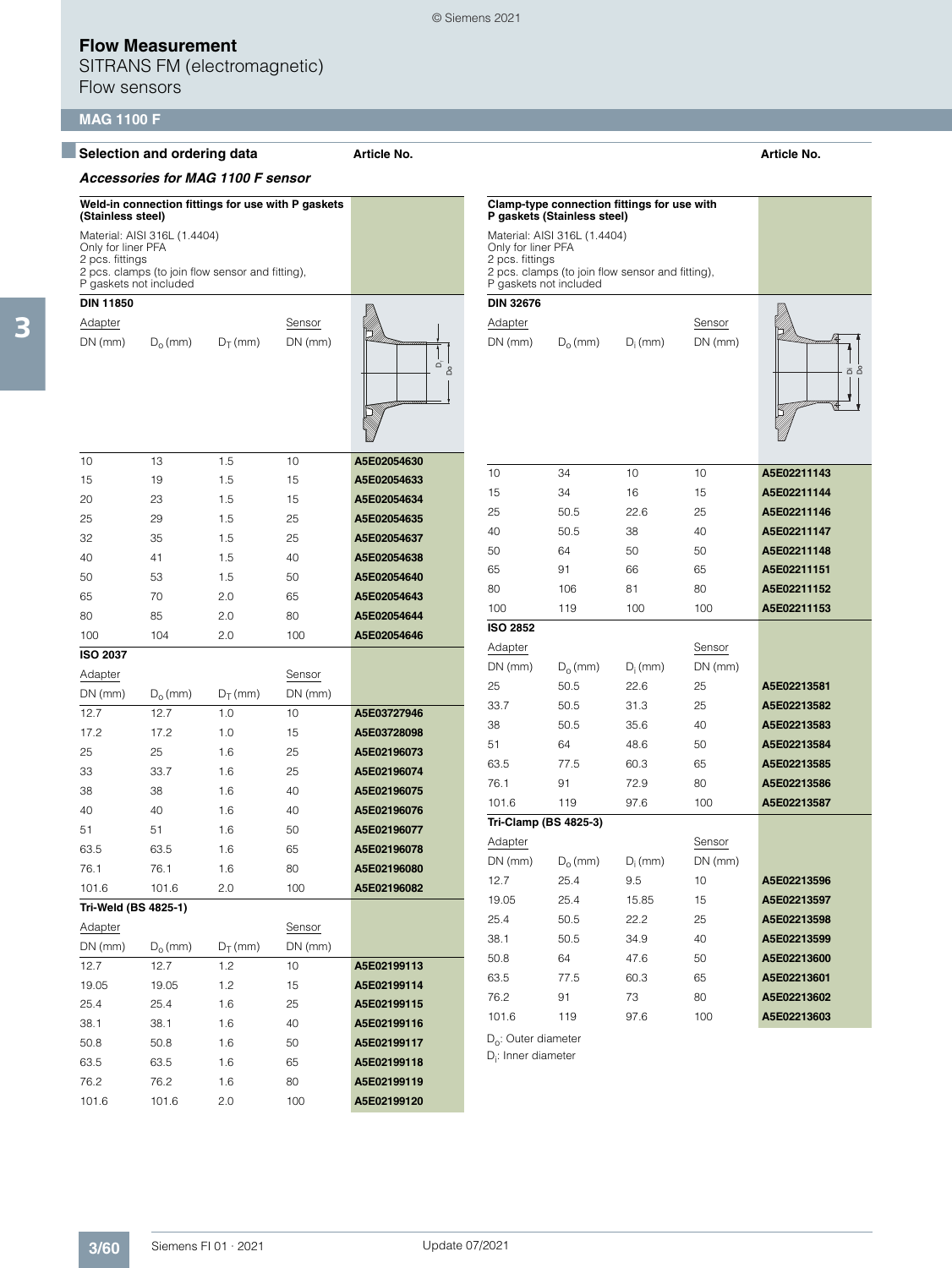SITRANS FM (electromagnetic) Flow sensors

**MAG 1100 F**

|                                                                 | Selection and ordering data                                                      |            |                     | Article No. |                                                                                                                                                               |                                                                            |                   |                           | Article No.  |
|-----------------------------------------------------------------|----------------------------------------------------------------------------------|------------|---------------------|-------------|---------------------------------------------------------------------------------------------------------------------------------------------------------------|----------------------------------------------------------------------------|-------------------|---------------------------|--------------|
|                                                                 | Threaded type connection fittings for use with<br>P gaskets (Stainless steel)    |            |                     |             |                                                                                                                                                               | Weld-in connection fittings for use with<br>flat gaskets (Stainless steel) |                   |                           |              |
| Only for liner PFA<br>2 pcs. fittings<br>P gaskets not included | Material: AISI 316L (1.4404)<br>2 pcs. clamps (to join flow sensor and fitting), |            |                     |             | Material: AISI 316L (1.4404)<br>For liner PFA and ceramic<br>2 pcs. fittings<br>2 pcs. clamps (to join flow sensor and fitting),<br>Flat gaskets not included |                                                                            |                   |                           |              |
| <b>DIN 11851</b>                                                |                                                                                  |            |                     |             | <b>DIN 11850</b>                                                                                                                                              |                                                                            |                   |                           |              |
| Adapter<br>$DN$ (mm)                                            | $D_0$ (mm)                                                                       | $D_T$ (mm) | Sensor<br>$DN$ (mm) | ã å         | Adapter<br>$DN$ (mm)                                                                                                                                          | $D_0$ (mm)                                                                 | $D_T$ (mm)        | Sensor<br>$DN$ (mm)       |              |
| 10                                                              | 28                                                                               | 10         | 10                  | A5E02218293 | 10                                                                                                                                                            | 13                                                                         | 1.5               | 10                        | FDK:083G2116 |
| 15                                                              | 34                                                                               | 16         | 15                  | A5E02218294 | 15                                                                                                                                                            | 19                                                                         | 1.5               | 15                        | FDK:083G2117 |
| 20                                                              | 44                                                                               | 20         | 15                  | A5E02218295 | 20                                                                                                                                                            | 23                                                                         | 1.5               | 15                        | FDK:083G2118 |
| 25                                                              | 52                                                                               | 26         | 25                  | A5E02218296 | 25                                                                                                                                                            | 29                                                                         | 1.5               | 25                        | FDK:083G2119 |
| 32                                                              | 58                                                                               | 32         | 25                  | A5E02218297 | 32                                                                                                                                                            | 35                                                                         | 1.5               | 25                        | FDK:083G2120 |
| 40                                                              | 65                                                                               | 38         | 40                  | A5E02218298 | 40                                                                                                                                                            | 41                                                                         | 1.5               | 40                        | FDK:083G2121 |
| 50                                                              | 78                                                                               | 50         | 50                  | A5E02218299 | 50                                                                                                                                                            | 53                                                                         | 1.5               | 50                        | FDK:083G2122 |
| 65                                                              | 95                                                                               | 66         | 65                  | A5E02218300 | 65                                                                                                                                                            | 70                                                                         | 2.0               | 65                        | FDK:083G2123 |
| 80                                                              | 110                                                                              | 81         | 80                  | A5E02218301 | 80                                                                                                                                                            | 85                                                                         | 2.0               | 80                        | FDK:083G2124 |
| 100                                                             | 130                                                                              | 100        | 100                 | A5E02218302 | 100                                                                                                                                                           | 104                                                                        | 2.0               | 100                       | FDK:083G2125 |
| <b>SMS 1145</b>                                                 |                                                                                  |            |                     |             | <b>ISO 2037</b>                                                                                                                                               |                                                                            |                   |                           |              |
| Adapter<br>$DN$ (mm)                                            | $D_0$ (mm)                                                                       | $D_i$ (mm) | Sensor<br>$DN$ (mm) |             | Adapter<br>$DN$ (mm)<br>12.7                                                                                                                                  | $D_0$ (mm)<br>12.7                                                         | $D_T$ (mm)<br>1.0 | Sensor<br>$DN$ (mm)<br>10 | A5E03720273  |
|                                                                 |                                                                                  |            |                     | å<br>ä      | 17.2                                                                                                                                                          | 17.2                                                                       | 1.0               | 15                        | FDK:083G2107 |
|                                                                 |                                                                                  |            |                     |             | 25                                                                                                                                                            | 25.6                                                                       | 1.6               | 25                        | FDK:083G2109 |
|                                                                 |                                                                                  |            |                     |             | 33.7                                                                                                                                                          | 33.7                                                                       | 1.6               | 25                        | FDK:083G2100 |
|                                                                 |                                                                                  |            |                     |             | 38                                                                                                                                                            | 38                                                                         | 1.6               | 40                        | FDK:083G2111 |
| 25                                                              | 40                                                                               | 22.6       | 25                  | A5E02218310 | 40                                                                                                                                                            | 40                                                                         | 1.6               | 40                        | FDK:083G2101 |
| 38                                                              | 60                                                                               | 35.6       | 40                  | A5E02218312 | 51                                                                                                                                                            | 51                                                                         | 1.6               | 50                        | FDK:083G2112 |
| 51                                                              | 70                                                                               | 48.6       | 50                  | A5E02218313 | 63.5                                                                                                                                                          | 63.5                                                                       | 1.6               | 65                        | FDK:083G2113 |
| 63.5                                                            | 85                                                                               | 60.3       | 65                  | A5E02218314 | 76.1                                                                                                                                                          | 76.1                                                                       | 1.6               | 80                        | FDK:083G2114 |
| 76                                                              | 98                                                                               | 72         | 65                  | A5E02218315 | 101.6                                                                                                                                                         | 101.6                                                                      | 2.0               | 100                       | FDK:083G2115 |
| D <sub>o</sub> : Outer diameter                                 |                                                                                  |            |                     |             | 114.3                                                                                                                                                         | 118.3                                                                      | 2.0               | 100                       | FDK:083G2105 |
| D <sub>i</sub> : Inner diameter                                 |                                                                                  |            |                     |             | Tri-Weld (BS 4825-1)                                                                                                                                          |                                                                            |                   |                           |              |
|                                                                 |                                                                                  |            |                     |             | Adapter                                                                                                                                                       |                                                                            |                   | Sensor                    |              |
|                                                                 |                                                                                  |            |                     |             | $DN$ (mm)                                                                                                                                                     | $D_0$ (mm)                                                                 | $D_T$ (mm)        | $DN$ (mm)                 |              |
|                                                                 |                                                                                  |            |                     |             | 12.7                                                                                                                                                          | 12.7                                                                       | 1.2               | $10$                      | FDK:083G2276 |
|                                                                 |                                                                                  |            |                     |             | 19.05                                                                                                                                                         | 19.05                                                                      | 1.2               | 15                        | FDK:083G2277 |
|                                                                 |                                                                                  |            |                     |             | 25.4                                                                                                                                                          | 25.4                                                                       | 1.6               | 25                        | FDK:083G2279 |
|                                                                 |                                                                                  |            |                     |             | 38                                                                                                                                                            | 38.1                                                                       | 1.6               | 40                        | FDK:083G2281 |
|                                                                 |                                                                                  |            |                     |             | 50.8                                                                                                                                                          | 50.8                                                                       | 1.6               | 50                        | FDK:083G2282 |

Update 07/2021

63.5 63.5 1.6 65 **FDK:083G2283** 76.2 76.2 1.6 80 **FDK:083G2284** 101.6 101.6 2.0 100 **FDK:083G2285**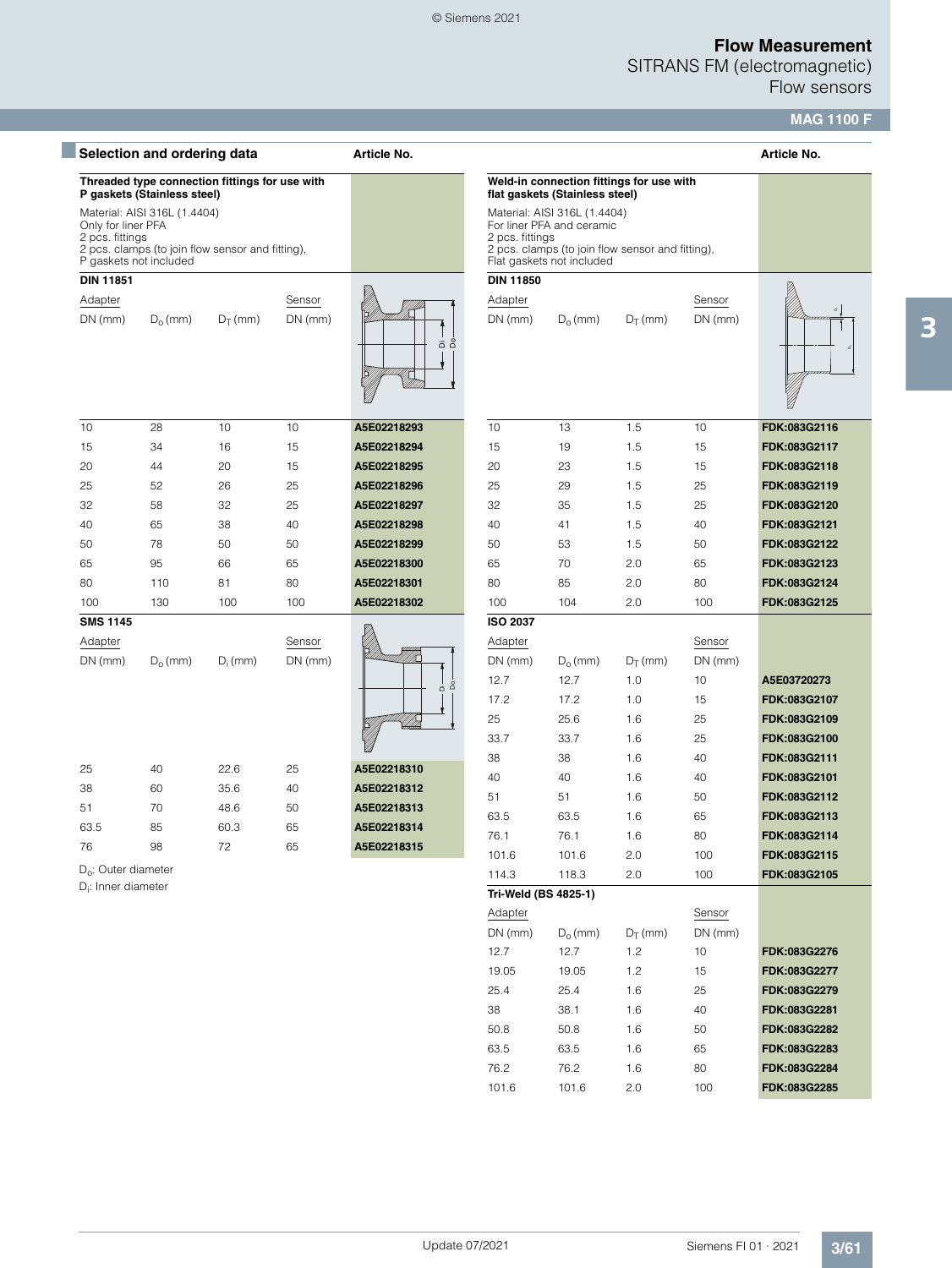SITRANS FM (electromagnetic) Flow sensors

# **MAG 1100 F**

| Selection and ordering data                                                                                                                                   |                                     |            | Article No.                                                                                      |              |                                                     |              |            | Article No.         |              |
|---------------------------------------------------------------------------------------------------------------------------------------------------------------|-------------------------------------|------------|--------------------------------------------------------------------------------------------------|--------------|-----------------------------------------------------|--------------|------------|---------------------|--------------|
| Clamp-type connection fittings for use with flat<br>gaskets (Stainless steel)<br>Material: AISI 316L (1.4404)<br>For liner PFA and ceramic<br>2 pcs. fittings |                                     |            |                                                                                                  |              | Threaded type connection fittings for use with flat |              |            |                     |              |
|                                                                                                                                                               |                                     |            |                                                                                                  |              |                                                     |              |            |                     |              |
| 2 pcs. clamps (to join flow sensor and fitting),<br>Flat gaskets not included                                                                                 |                                     |            | 2 pcs. fittings<br>2 pcs. clamps (to join flow sensor and fitting),<br>Flat gaskets not included |              |                                                     |              |            |                     |              |
| DIN 326761)                                                                                                                                                   |                                     |            |                                                                                                  |              | DIN 11851 <sup>1)</sup>                             |              |            |                     |              |
| Adapter                                                                                                                                                       |                                     |            | Sensor                                                                                           |              | Adapter                                             |              |            | Sensor              |              |
| $DN$ (mm)                                                                                                                                                     | $D_0$ (mm)                          | $D_T$ (mm) | $DN$ (mm)                                                                                        | ä<br>å       | $DN$ (mm)                                           | $D_0$ (mm)   | $D_i$ (mm) | $DN$ (mm)           |              |
| 10                                                                                                                                                            | 34                                  | 10         | 10                                                                                               | FDK:083G2186 | 10                                                  | 28           | 10         | 10                  | FDK:083G2156 |
| 15                                                                                                                                                            | 34                                  | 16         | 15                                                                                               | FDK:083G2187 | 15                                                  | 34           | 16         | 15                  | FDK:083G2157 |
| 25                                                                                                                                                            | 50.5                                | 26         | 25                                                                                               | FDK:083G2179 | 20                                                  | 44           | 20         | 15                  | FDK:083G2158 |
| 40                                                                                                                                                            | 50.5                                | 38         | 40                                                                                               | FDK:083G2181 | 25                                                  | 52           | 26         | 25                  | FDK:083G2159 |
| 50                                                                                                                                                            | 64                                  | 50         | 50                                                                                               | FDK:083G2182 | 32                                                  | 58           | 32         | 25                  | FDK:083G2160 |
| 65                                                                                                                                                            | 91                                  | 66         | 65                                                                                               | FDK:083G2183 | 40                                                  | 65           | 38         | 40                  | FDK:083G2161 |
| 80                                                                                                                                                            | 106                                 | 81         | 80                                                                                               | FDK:083G2184 | 50                                                  | 78           | 50         | 50                  | FDK:083G2162 |
| 100                                                                                                                                                           | 119                                 | 100        | 100                                                                                              | FDK:083G2185 | 65                                                  | 95           | 66         | 65                  | FDK:083G2163 |
| $ISO$ 2852 <sup>1)</sup>                                                                                                                                      |                                     |            |                                                                                                  |              | 80                                                  | 110          | 81         | 80                  | FDK:083G2164 |
| Adapter                                                                                                                                                       |                                     |            | Sensor                                                                                           |              | 100                                                 | 130          | 100        | 100                 | FDK:083G2165 |
| $DN$ (mm)                                                                                                                                                     | $D_0$ (mm)                          | $D_T$ (mm) | $DN$ (mm)                                                                                        |              | $ISO$ 2853 <sup>1)</sup>                            |              |            |                     |              |
| 25                                                                                                                                                            | 50.5                                | 22.6       | 25                                                                                               | FDK:083G2189 | Adapter                                             |              |            | Sensor              |              |
| 33.7                                                                                                                                                          | 50.5                                | 31.3       | 25                                                                                               | FDK:083G2190 | $DN$ (mm)                                           | $D_0$ (mm)   | $D_i$ (mm) | $DN$ (mm)           |              |
| 38                                                                                                                                                            | 50.5                                | 35.6       | 40                                                                                               | FDK:083G2191 |                                                     |              |            |                     |              |
| 51                                                                                                                                                            | 64                                  | 48.6       | 50                                                                                               | FDK:083G2192 |                                                     |              |            |                     |              |
| 63.5                                                                                                                                                          | 77.5                                | 60.3       | 65                                                                                               | FDK:083G2193 |                                                     |              |            |                     |              |
| 76.1                                                                                                                                                          | 91                                  | 72.9       | 80                                                                                               | FDK:083G2194 |                                                     |              |            |                     |              |
| 101.6                                                                                                                                                         | 119                                 | 97.6       | 100                                                                                              | FDK:083G2195 |                                                     |              |            |                     |              |
|                                                                                                                                                               | Tri-Clamp (BS 4825-3) <sup>1)</sup> |            |                                                                                                  |              |                                                     |              |            |                     |              |
| Adapter                                                                                                                                                       |                                     |            | Sensor                                                                                           |              | 25                                                  | 37           | 22.6       | 25                  | FDK:083G2149 |
| $DN$ (mm)                                                                                                                                                     | $D_{o}$ (mm)                        | $D_T$ (mm) | $DN$ (mm)                                                                                        |              | 38                                                  | 51           | 35.6       | 40                  | FDK:083G2151 |
| 12.7                                                                                                                                                          | 25.4                                | 9.5        | 10                                                                                               | FDK:083G2286 | 51                                                  | 64           | 48.6       | 50                  | FDK:083G2152 |
| 19.05                                                                                                                                                         | 25.4                                | 15.85      | 15                                                                                               | FDK:083G2287 | 63.5                                                | 78           | 60.3       | 65                  | FDK:083G2153 |
| 25.4                                                                                                                                                          | 50.5                                | 22.2       | 25                                                                                               | FDK:083G2289 | 76.1                                                | 91           | 72.9       | 80                  | FDK:083G2154 |
| 38.1                                                                                                                                                          | 50.5                                | 34.9       | 40                                                                                               | FDK:083G2291 | BS 4825-4 <sup>1)</sup>                             |              |            |                     |              |
| 50.8                                                                                                                                                          | 64                                  | 47.6       | 50                                                                                               | FDK:083G2292 | Adapter                                             |              |            | Sensor              |              |
| 63.5                                                                                                                                                          | 77.5                                | 60.3       | 65                                                                                               | FDK:083G2293 | $DN$ (mm)                                           | $D_{o}$ (mm) | $D_i$ (mm) | $DN$ (mm)           |              |
| 76.2                                                                                                                                                          | 91                                  | 73         | 80                                                                                               | FDK:083G2294 | 101.6                                               | 126          | 97.6       | 100                 | FDK:083G2145 |
| 101.6                                                                                                                                                         | 119                                 | 97.6       | 100                                                                                              | FDK:083G2295 | SMS 1145 <sup>2)</sup>                              |              |            |                     |              |
| $D_{0}$ : Outer diameter<br>$D_i$ : Inner diameter                                                                                                            |                                     |            |                                                                                                  |              | Adapter<br>$DN$ (mm)                                | $D_0$ (mm)   | $D_i$ (mm) | Sensor<br>$DN$ (mm) |              |

© Siemens 2021

| <b>Auapter</b><br>$DN$ (mm) | $D_0$ (mm) | $D_i$ (mm) | UCITOUI<br>$DN$ (mm) | å<br>ä       |
|-----------------------------|------------|------------|----------------------|--------------|
| 25                          | 40         | 22.6       | 25                   | FDK:083G2139 |
| 38                          | 60         | 35.6       | 40                   | FDK:083G2141 |
| 51                          | 70         | 48.6       | 50                   | FDK:083G2142 |
| 63.5                        | 85         | 60.3       | 65                   | FDK:083G2143 |
| 76                          | 98         | 72         | 65                   | FDK:083G2144 |
|                             |            |            |                      |              |

ã å

Di Do

D<sub>o</sub>: Outer diameter

D<sub>i</sub>: Inner diameter <sup>1)</sup> Suitable for 3A

2) Not suitable for 3A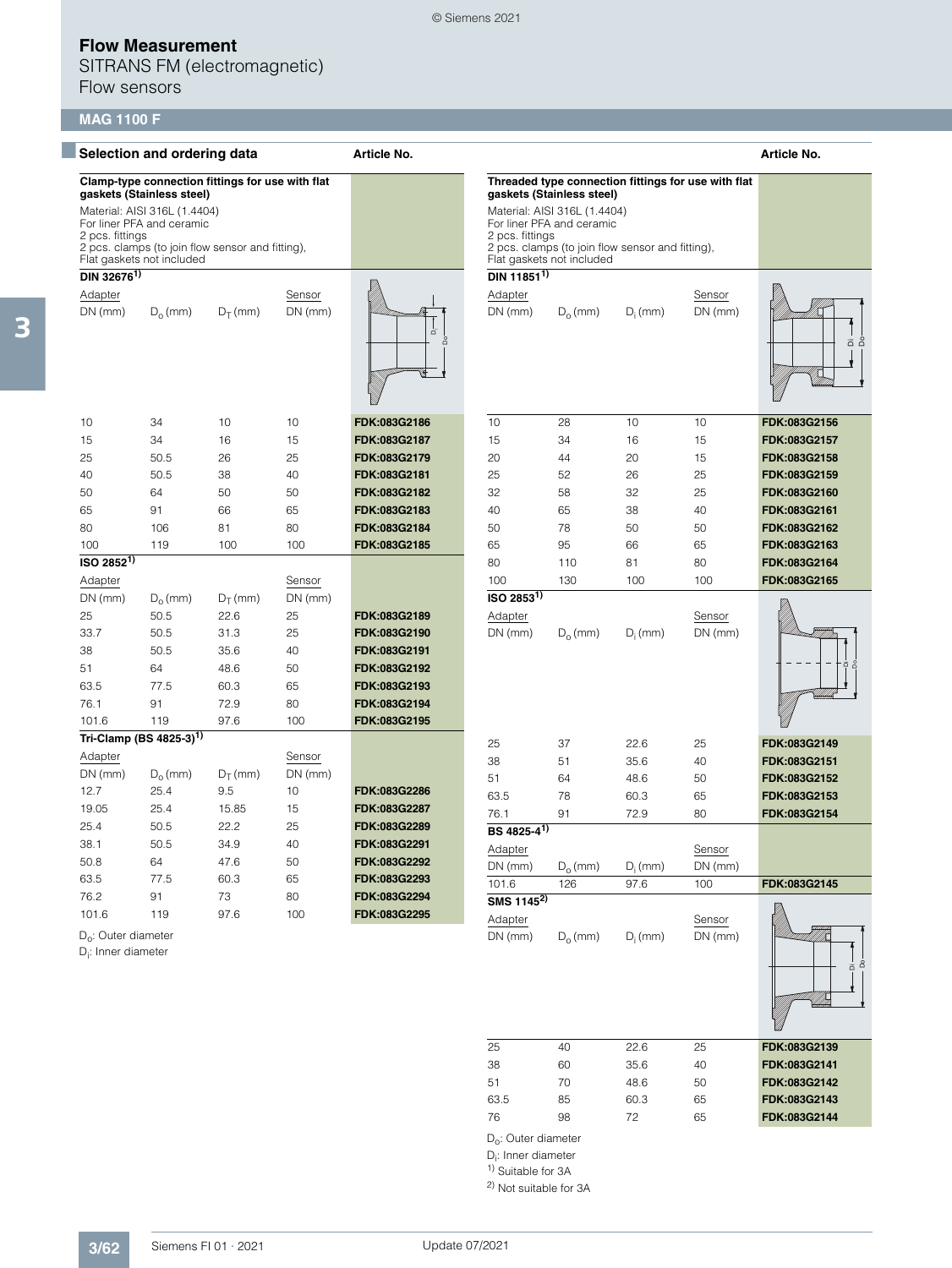SITRANS FM (electromagnetic) Flow sensors

**MAG 1100 F**

| Selection and ordering data                                             | Article No.  |
|-------------------------------------------------------------------------|--------------|
| Spare parts for MAG 1100 F sensor                                       |              |
| <b>Gaskets</b>                                                          |              |
| (delivered in pairs, to be placed between flow sen-<br>sor and adapter) |              |
| MAG 1100 F (PFA) - P gaskets                                            |              |
| Rubber: EPDM                                                            |              |
| $\bullet$ DN 10                                                         | A5E02055286  |
| $\bullet$ DN 15                                                         | A5E02055287  |
| $\bullet$ DN 25                                                         | A5E02055290  |
| $\bullet$ DN 40                                                         | A5E02055291  |
| $\bullet$ DN 50                                                         | A5E02055292  |
| $\bullet$ DN 65                                                         | A5E02055293  |
| $\bullet$ DN 80                                                         | A5E02055295  |
| $\bullet$ DN 100                                                        | A5E02055297  |
| MAG 1100 F (ceramic) - Flat gaskets                                     |              |
| Rubber: FKM/FPM                                                         |              |
| $\bullet$ DN 10                                                         | A5E00915707  |
| $\bullet$ DN 15                                                         | A5E00915764  |
| $\bullet$ DN 25                                                         | A5E00915771  |
| $\bullet$ DN 40                                                         | A5E00915773  |
| $\bullet$ DN 50                                                         | A5E00915775  |
| $\bullet$ DN 65                                                         | A5E00915780  |
| $\bullet$ DN 80                                                         | A5E00915782  |
| $\bullet$ DN 100                                                        | A5E00915784  |
| MAG 1100 F (PFA, ceramic) - Flat gaskets                                |              |
| Rubber: EPDM                                                            |              |
| $\bullet$ DN 10                                                         | FDK:083G2206 |
| $\bullet$ DN 15                                                         | FDK:083G2207 |
| $\bullet$ DN 25                                                         | FDK:083G2209 |
| $\bullet$ DN 40                                                         | FDK:083G2211 |
| $\bullet$ DN 50                                                         | FDK:083G2212 |
| $\bullet$ DN 65                                                         | FDK:083G2213 |
| $\bullet$ DN 80                                                         | FDK:083G2214 |
| $\bullet$ DN 100                                                        | FDK:083G2215 |
| Rubber: NBR                                                             |              |
| $\bullet$ DN 10                                                         | FDK:083G2216 |
| $\bullet$ DN 15                                                         | FDK:083G2217 |
| $\bullet$ DN 25                                                         | FDK:083G2219 |
| $\bullet$ DN 40                                                         | FDK:083G2221 |
| $\bullet$ DN 50                                                         | FDK:083G2222 |
| $\bullet$ DN 65                                                         | FDK:083G2223 |
| $\bullet$ DN 80                                                         | FDK:083G2224 |

• DN 100 **FDK:083G2225**

3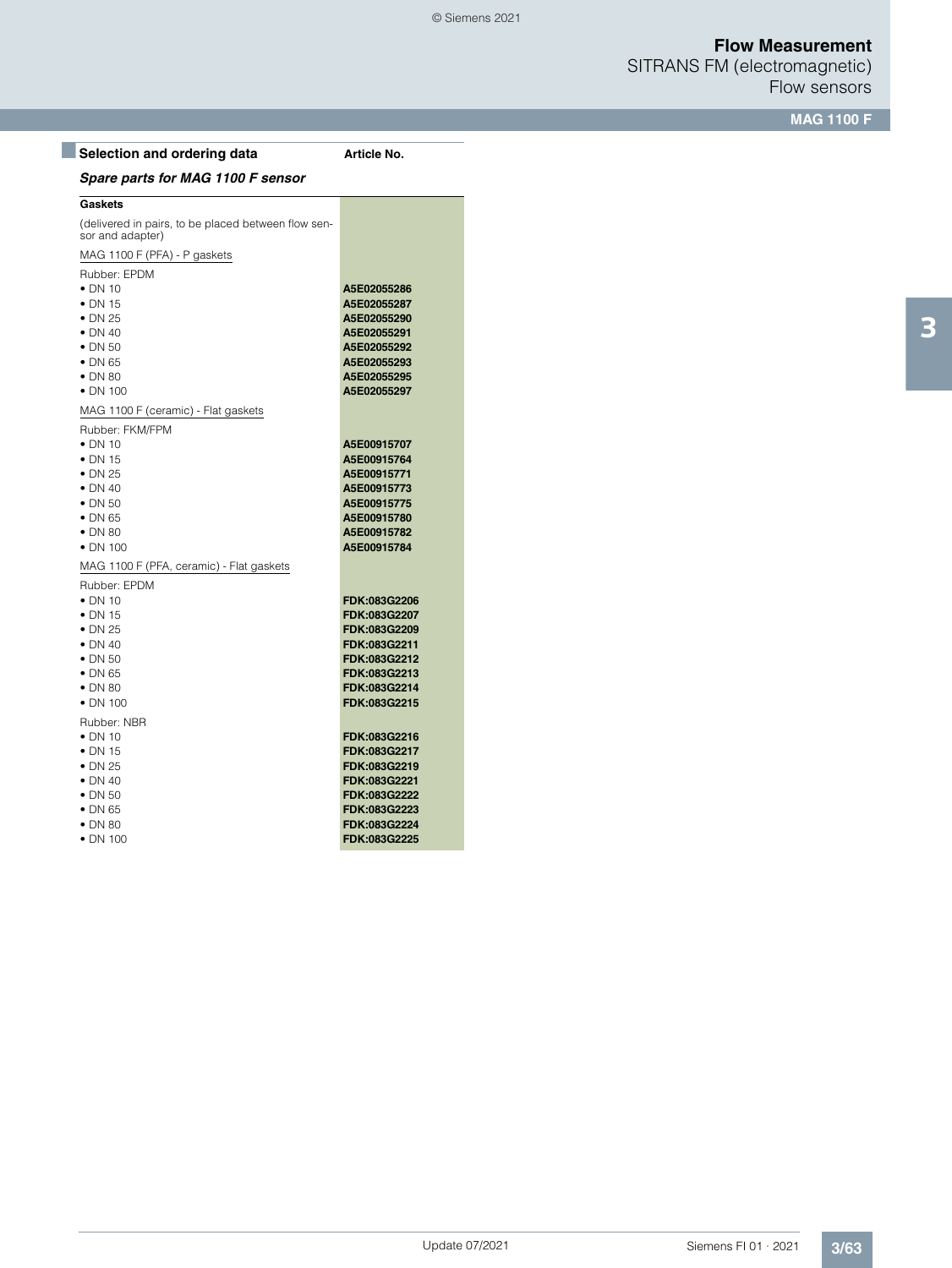SITRANS FM (electromagnetic) Flow sensors

### **MAG 1100 F**

## ■**Dimensional drawings**

Sensor MAG 1100 F compact/remote



#### Dimensions in mm (inch)

#### **Important note:**

#### **For compact installation with MAG 6000 I/Ex - Supports the transmitter to avoid tension on the sensor part.**

| <b>Size</b><br><b>DN</b> | [mm] | A<br>[mm] | $A_1$ <sup>3)</sup><br>[mm] | B <sup>2</sup><br>[mm] | $B_1$<br>[mm] | D<br>[mm] | $D_i (Al_2O_3)$<br>[mm] | $D_i$ PFA<br>[mm] | Weight $\overline{1}$<br>[kg] |
|--------------------------|------|-----------|-----------------------------|------------------------|---------------|-----------|-------------------------|-------------------|-------------------------------|
| 10                       | 64   | 161       | 315                         | 193.7                  | 344.7         | 64.0      | 10                      | 10                | 2.2                           |
| 15                       | 64   | 161       | 315                         | 193.7                  | 344.7         | 64.0      | 15                      | 16                | 2.2                           |
| 25                       | 79   | 169       | 323                         | 207.5                  | 359.0         | 77.5      | 25                      | 26                | 2.7                           |
| 40                       | 94   | 179       | 333                         | 228.0                  | 379.0         | 91.0      | 40                      | 38                | 3.4                           |
| 50                       | 104  | 188       | 342                         | 247.7                  | 398.7         | 119.0     | 50                      | 50                | 4.2                           |
| 65                       | 131  | 197.5     | 351                         | 262.6                  | 413.6         | 130.0     | 65                      | 66                | 5.5                           |
| 80                       | 156  | 204       | 357                         | 281.0                  | 432.0         | 155.0     | 80                      | 81                | 7.0                           |
| 100                      | 186  | 217       | 370                         | 308.0                  | 459.0         | 183.0     | 100                     | 100               | 10.0                          |

| <b>Size</b><br>[inch] | [inch] | A<br>[inch] | $A_1$ <sup>3)</sup><br>[inch] | B <sup>2</sup><br>[inch] | $B_1$<br>[inch] | D<br>[inch] | $D_i (Al_2O_3)$<br>[inch] | $D_i$ PFA<br>[inch] | Weight <sup>1)</sup><br>[lb] |
|-----------------------|--------|-------------|-------------------------------|--------------------------|-----------------|-------------|---------------------------|---------------------|------------------------------|
| 3/8                   | 2.52   | 6.34        | 12.40                         | 7.62                     | 13.57           | 2.52        | 0.39                      | 0.39                | 4.8                          |
| $\frac{1}{2}$         | 2.52   | 6.34        | 12.40                         | 7.62                     | 13.57           | 2.52        | 0.59                      | 0.63                | 4.8                          |
|                       | 3.11   | 6.66        | 12.72                         | 8.17                     | 14.13           | 3.05        | 0.98                      | 1.02                | 4.9                          |
| $1\frac{1}{2}$        | 3.70   | 7.05        | 13.11                         | 8.98                     | 14.92           | 3.58        | 1.57                      | 1.50                | 7.5                          |
| $\overline{c}$        | 4.09   | 7.40        | 13.47                         | 9.75                     | 15.70           | 4.68        | 1.97                      | 1.97                | 9.2                          |
| $2\frac{1}{2}$        | 5.16   | 7.78        | 13.82                         | 10.34                    | 16.28           | 5.12        | 2.56                      | 2.60                | 12.0                         |
| 3                     | 6.14   | 8.03        | 14.06                         | 11.06                    | 17.01           | 6.10        | 3.15                      | 3.19                | 15.0                         |
| 4                     | 7.32   | 8.54        | 14.57                         | 12.13                    | 18.07           | 7.20        | 3.94                      | 3.94                | 22.0                         |

1) With transmitter MAG 5000 or MAG 6000 compact, weight is increased by approximately 0.8 kg (1.8 lb).

With MAG 6000 I weight is increased with 5.5 kg (12.1 lbs) <sup>2)</sup> 14.5 mm  $(0.571^{\circ})$  shorter when the stainless steel terminal box is used

(always Ex version).

 $3)$  A<sub>2</sub> is 3 mm (0.12") shorter than A<sub>1</sub>